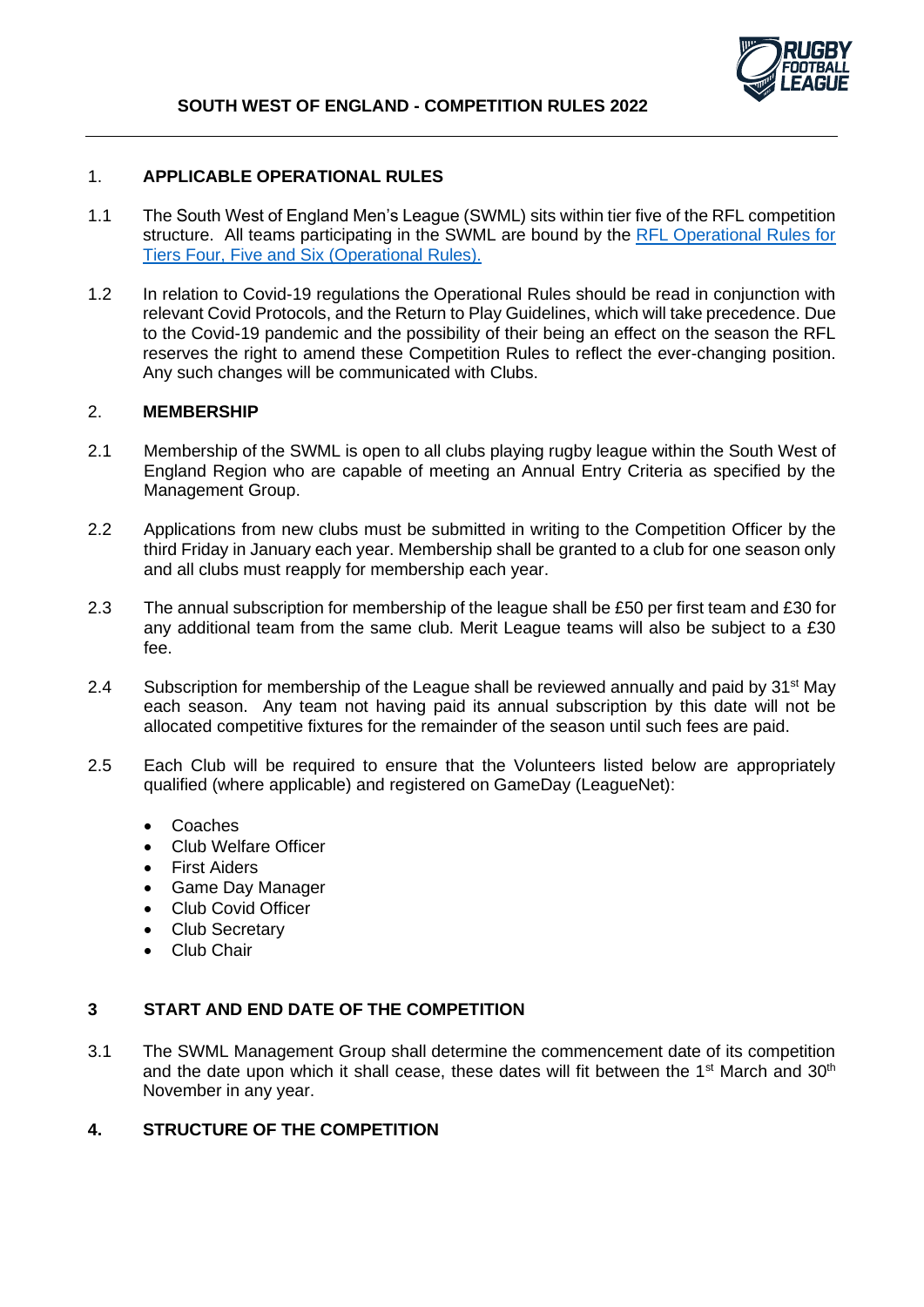

- 4.1 The RFL, in conjunction with the Management Group, will determine the structure of the competition including its format and size, any play-off structure and matters relating to relegation.
- 4.2 The RFL reserves the right to amend the competition structure, fixture list and play off formats should there be an impact from the Covid 19 pandemic.
- 4.3 If two or more clubs finish level on points at the end of a season the application of competition rule 4.7.2 will decide which team finishes above the other.

### 4.4 **League Tables**

- 4.4.1 The League competition tables shall be compiled by the RFL. The positions in which shall be determined by the number of points gained with points being awarded as follows: two points for each Match won; and one point for each Match drawn.
- 4.4.2 The League placings will be determined calculated as follows:
	- The Club with the highest number of points shall be at the top of the league table and the Club with the lowest shall be at the bottom.
	- Where Clubs have an equal number of points their relative positions shall be determined by points difference so that the Club having the greater points difference is placed above the Club with the lesser points difference.
	- Where Clubs have an equal number of points, and their points difference is equal then relative positions shall be determined by the head-to-head record in League matches only. Where their head-to-head record is even then the aggregate score of all head-tohead league fixtures will decide the team on top.
	- If the positions are still equal, positions will be determined by the toss of a coin which shall be carried out at such time and place as the RFL shall direct and those Clubs concerned shall be entitled to witness the toss.

# **5 FIXTURES**

- 5.1 Clubs should arrange and agree their own fixtures. Details of these games must be communicated with the Competition Officer in order for games to be sanctioned and so that Match Officials can be appointed.
- 5.2 Any club which fails to notify their opponents of its inability to raise a team 60 minutes before the scheduled kick-off, must pay reasonable expenses to the non-offending club, as determined by the MML Management Group. This may include the referee's full fee and expenses.

### 5.3 **Postponements**

5.3.1 In the event of the home Club suspecting that its ground will not be fit for play owing to adverse weather conditions or other cause, the home Club must immediately call a Match Official on the approved list recognised by the RFL to carry out a ground inspection. If the Match Official states the ground is not fit for play, and in their opinion, there is no chance of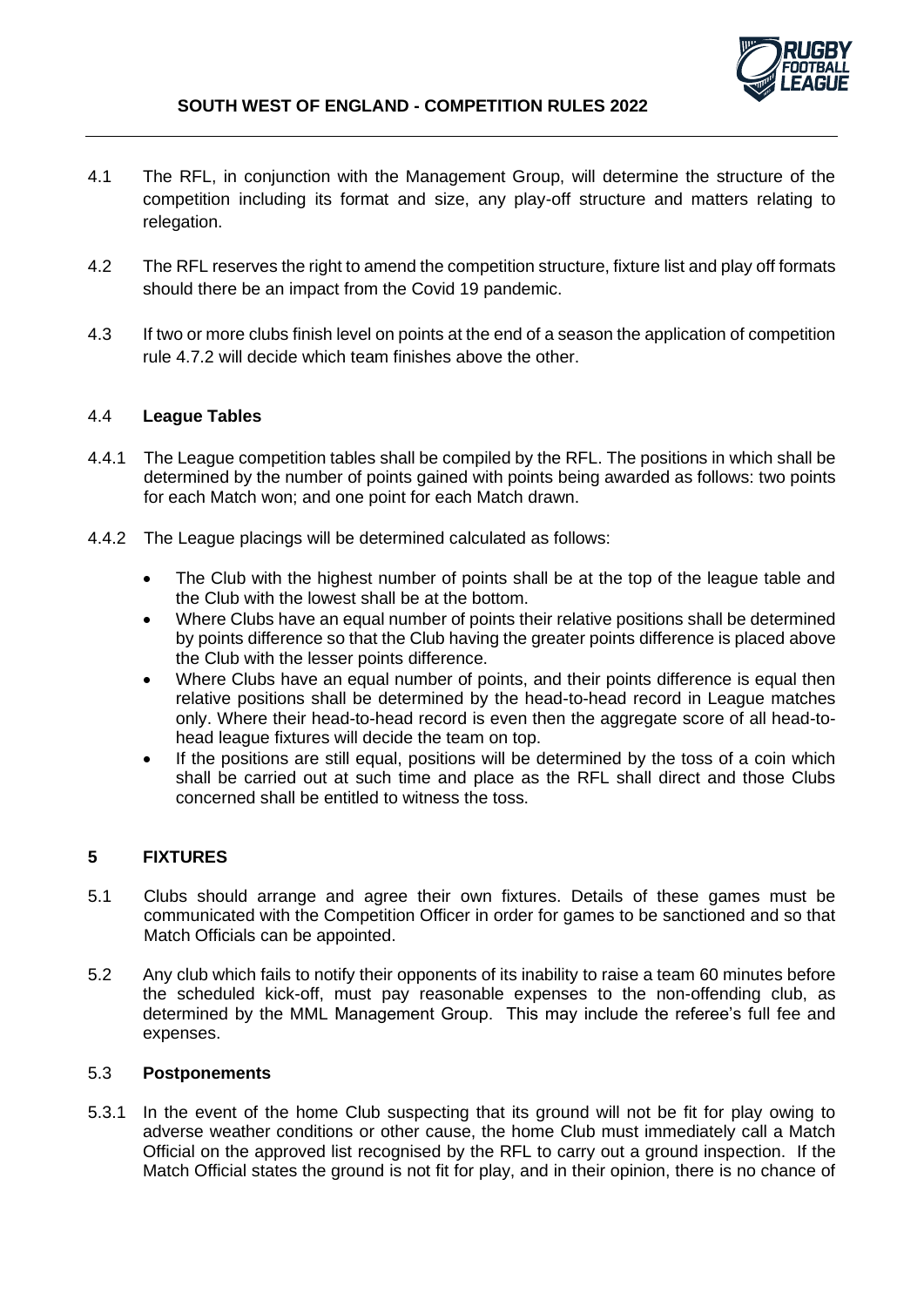

it being so before the scheduled kick off, then that decision must be communicated immediately to the visiting Club, appointed Match Official and the Competition Officer.

5.3.2 All postponements made in accordance with 5.3.1 must be notified to the Competition Officer within 1 hour of the decision being made.

### 6. **PLAYER REGISTRATIONS**

- 6.1 All players shall annually register to the Club using the RFL GameDay (LeagueNet) system. The League will circulate a link to the registration portal to the Clubs to commence the registration process. During this process a Player must become an Our League Active member.
- 6.1.1 There is no restriction on the maximum number of players allowed to register per team in the SWML, however fifteen is the minimum number per team and scheduled fixtures will be refused until 15 players are registered.
- 6.1.2 New Players can be signed on 'on the day' using the GameDay (LeagueNet) system. Clubs must make every effort to confirm that players are free to register in this manner. Clubs are responsible for ensuring that a player is eligible to play for them before allowing the player to play. A Competition Officer can be contacted on match day to check a player's eligibility.
- 6.1.3 The RFL may introduce, from time to time, new registration processes.

#### 6.2 **Professional Players**

6.2.1 The SWML shall allow professional players to play within the Competition in accordance with the Operational Rules and any regulations that are in place relating to the dual registration of players.

#### 6.3 **Transfers**

- 6.3.1 Clubs may register or transfer players from other clubs, using GameDay (LeagueNet). It is the responsibility of the Club the player is moving to, to initiate the transfer. The Club the playing is moving from will need to approve any outgoing transfer requests on GameDay (LeagueNet). Clubs will have 7 days to notify the Competition Officer of any objections to a transfer being approved. After this point, if no objections are raised the Competition Officer will approve the transfer on the Club's behalf. The player has final sign off of the transfer. The process must be completed in full, including player sign off, before a player plays. The Club shall follow any other policies issued by the RFL in relation to the registration of players.
- 6.3.2 All players must fulfil any financial obligations to their current Club before any transfer to another club, including professional clubs, will be permitted. This also applies to a player wishing to sign for a different club in future seasons.

# **7 MATCH DAY OPERATIONS**

7.1 Teams are able to agree amongst themselves a suitable time and date for fixtures to take place. If fixtures need to be played mid-week then the Competition Officer must be notified at least one week prior to the scheduled fixture.

#### 7.2 **Team Sizes, Short Sided Games and Loaning of Players**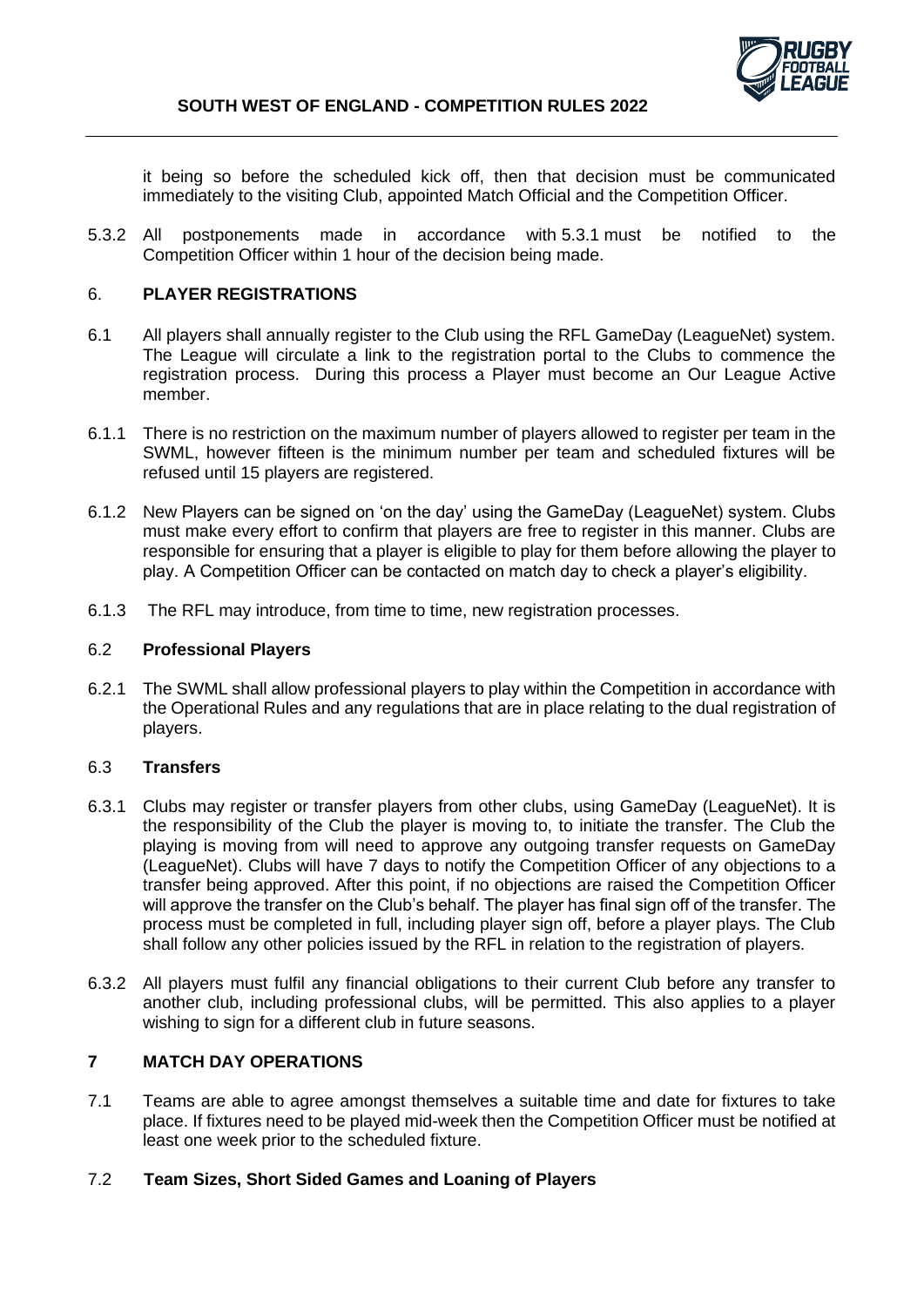

- 7.2.1 A maximum of 20 players may be named for each side taking part in a fixture. Consideration may be given to increase these number, however this must be agreed with the opposition in advance.
- 7.2.2 Clubs are not compelled to 'loan' players. It is their discretion whether they do so or not.
- 7.2.3 'Loaned' players are to be clearly endorsed on the Official Team Sheet as "**LOAN"**
- 7.2.4 If 'loaning' occurs, the game remains an official fixture. The score-line and result of the actual match stands officially. In other words, if team 'A' loans players to team 'B' to make up a side, and then team 'B' wins the game 10-0, the result stands as a 10-0 victory to team 'B'. This fact needs to be borne in mind by any club considering 'loaning' players on match day.

#### 7.3 **Contacting Opponents and Kit Obligations**

- 7.3.1 In accordance with the Operational Rules it is the responsibility of the home Club, during the week preceding a game, to contact both its opponents and the relevant Match Officials regarding team colours and ground directions by no later than 8pm on the Thursday before the following Saturday's fixture.
- 7.3.2 In the event there is a clash of colours the away team must wear an alternative strip.

### 7.4 **Technical Areas**

All non-playing personnel and interchanges must remain in the designated technical area throughout the Match. They are not permitted to station themselves around the field, other than when managing a player, who has been removed from play, or when time management principles have been implemented (other than tracking physios) and are subject at all times to the control of the Match Officials.

#### 7.5 **Medical Requirements**

- 7.5.1 It is the requirement of each Home Club to ensure that a First Aider attends each game. The first aider should make themselves known to the Match Official before the start of any Match and shall remain for a minimum of 15 minutes after the end of the Game and shall speak directly with a designated Official from both Clubs, if necessary, to ensure that the correct reporting paperwork is completed. In the event that there is no first aider then the match official will not permit a game to take place.
- 7.5.2 First aiders should be listed on the team sheet and are required to register on the GameDay (LeagueNet) system as a volunteer.
- 7.5.3 In the event a player sustains an injury to the head, the Match Official will stop the game and ask for the first aider to attend to them. If the first aider suspects concussion the player should be removed from the field of play. If the player refuses to follow the first aider's advice, then the Match Officials can hold up play until the player follows the instruction of the first aider. Advice for managing concussion can be found [HERE.](https://www.rugby-league.com/governance/medical/concussion)

#### 7.6 **Reporting Injuries and Concussion**

7.6.1 In the event there is a serious injury or concussion at a Match this must be reported using the GameDay (LeagueNet) system. Reports are added in the post-game section which is the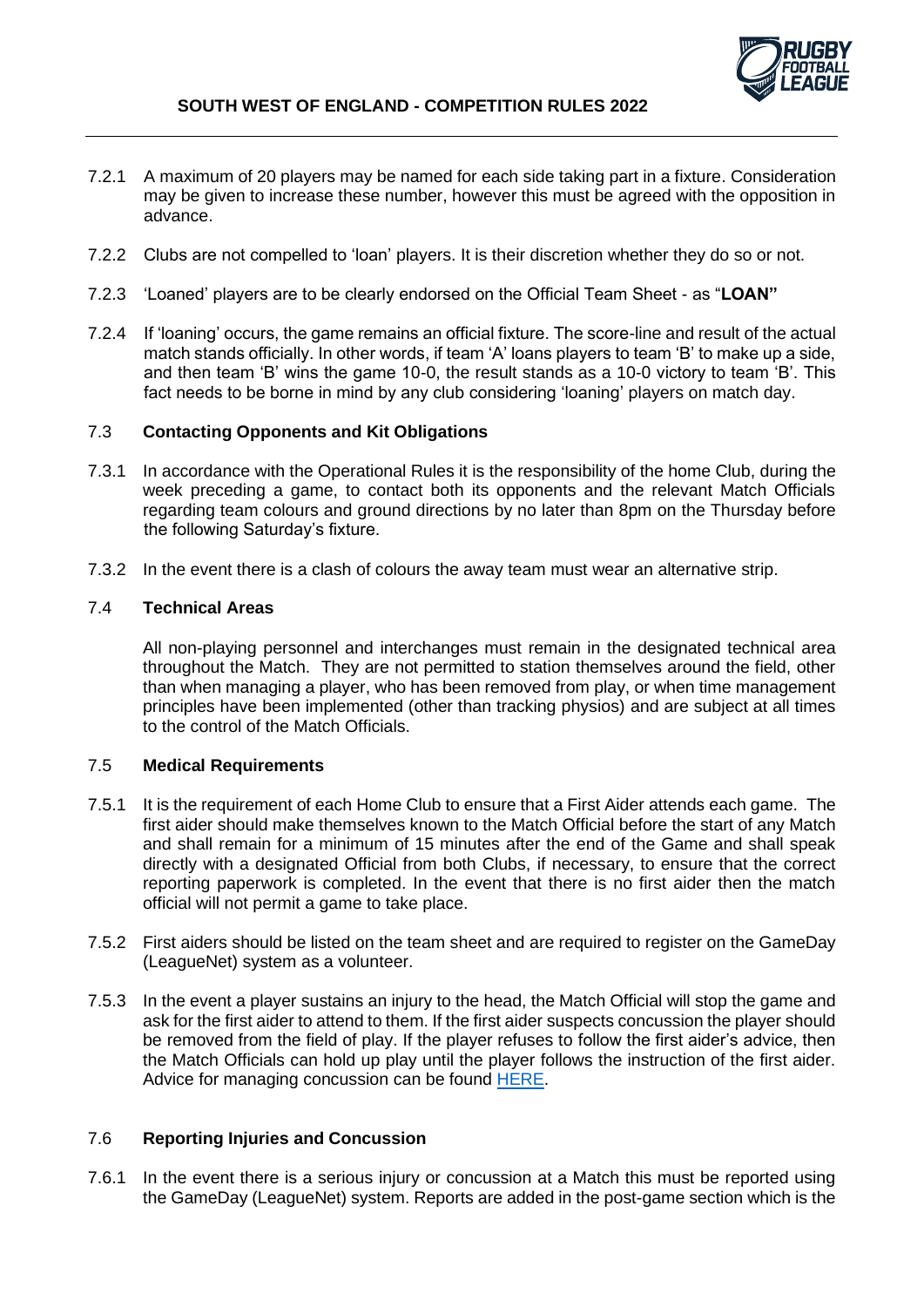

same area as where results are added. It is imperative that any head injuries are reported on the system as this information has to be provided to the insurers.

#### 7.7 **Post Match Arrangements**

- 7.7.1 The home club shall be responsible for supplying all the competing players, club officials and appointed Match Officials with a suitable post-match meal. The visiting club is obligated to accept such hospitality.
- 7.7.2 In the case of away clubs failing to fulfil a fixture the home club may also claim up to a maximum of £50 towards refreshment costs. Any club which will not be requiring refreshments should notify its opponents in advance of the game, otherwise the club will be liable to pay £50 compensation to the home club.

### 7.8 **Team Sheet and Reporting Results**

- 7.8.1 Official team sheets must be completed correctly before the commencement of matches and shall be signed by a recognised official from each club and the Match Official.
- 7.8.2 Completed team sheets should include the full forename and surname (no initials), of all participants and must be sent by the home club official to the Competition Officer at [competitions@rfl.uk.com](mailto:competitions@rfl.uk.com) within 48 hours following the completion of the game. Details of the man of the match from both the participating clubs must also be included. The failure of a club to complete and return team sheets correctly will incur a £10 administration fine.
- 7.8.3 It is the responsibility of both clubs to ensure that the team sheet information, including point scorers and result information, is entered on the GameDay (LeagueNet) system within 48 hours following the completion of the game. Failure to do so will result in an £10 administration fine. For the avoidance of doubt prior to inserting the result both Clubs must agree with the Match Official the final result.
- 7.8.4 The home club, in consultation with the Match Official and designated officer from the opposition, must agree the result immediately on completion of the game and enter the result on to GameDay (LeagueNet) within 60 minutes. Failure to comply could result in a £10 administration fine.

#### 7.9 **Abandonment of Games**

7.9.1 If a game is abandoned with more than three-quarters of the playing time elapsed, the result shall stand unless otherwise determined by the SWML Management Group. If less than three-quarters of the playing time has elapsed the SWML Management Group, at its sole discretion, may order a game to be re-played.

#### 7.10 **Requests for Postponement due to Representative Rugby League**

- 7.10.1 A club with two or more players selected to participate in a RFL recognised representative fixture (as determined by the Operational Rules) may apply to postpone its fixture scheduled that weekend.
- 7.10.2 Such club applications should be submitted in writing and lodged with the Competition Officer and copied to the club's opponents for receipt within 96 hours of the scheduled representative match.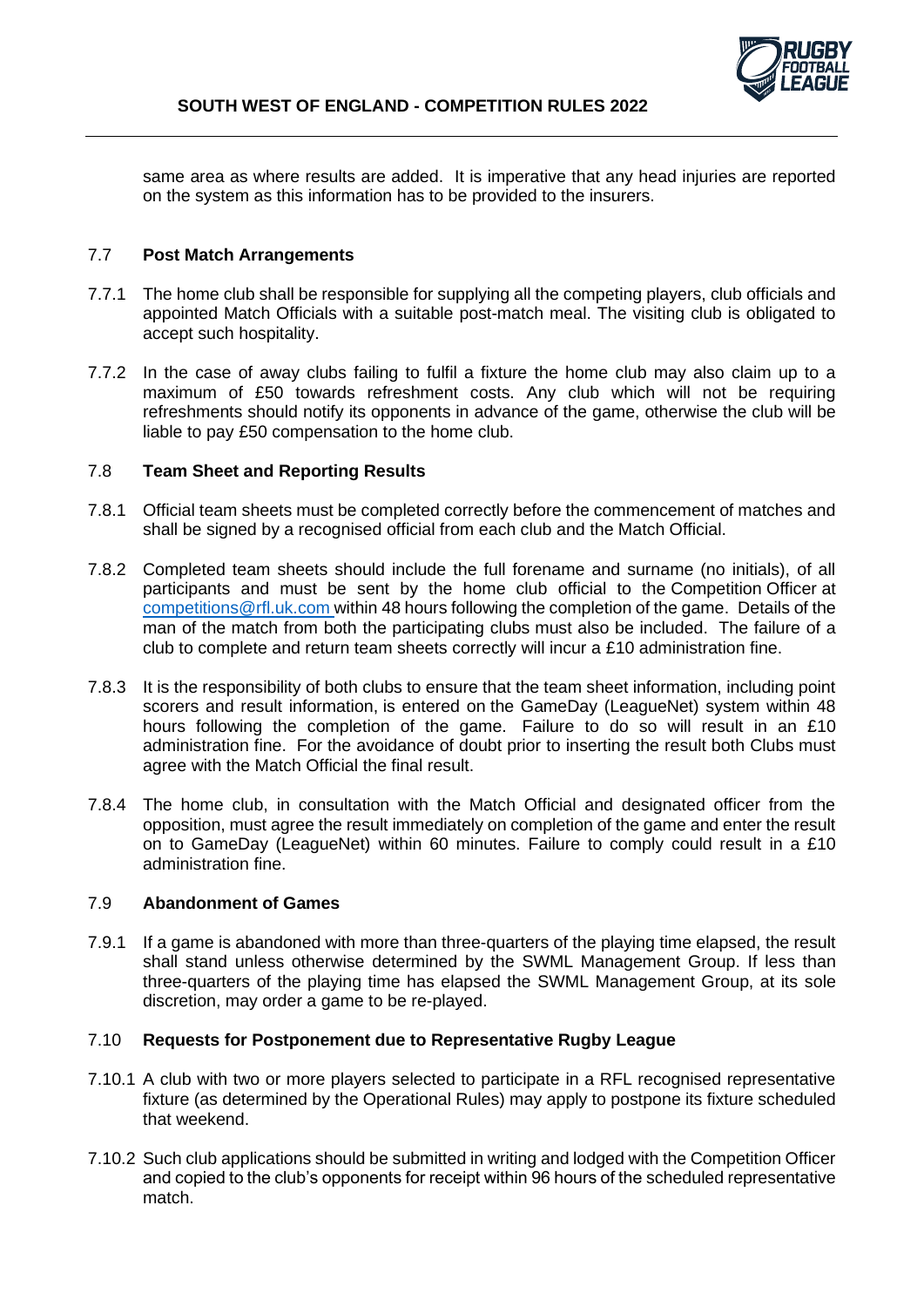# **8 DISCIPLINE, SUSPENSIONS AND FINES**

- 8.1 A SWML discipline panel is in place to deal with all discipline matters arising, in accordance with section D of the Operational Rules. The disciplinary panel shall have the full power to expel, suspend and/or fine any club, player, official or other person, subject to the Operational Rules, found guilty of misconduct and/or breach of these rules and/or breach of the Operational Rules and to order them to meet any costs incurred.
- 8.2 A written report of a Match Official on the misconduct of any club, player or official must be sent via email to the Competition Officer with a copy to the offending club for receipt inside 48 hours from the conclusion of the game.
- 8.3 Reports of brawling defined as three or more players involved should via email be sent by the Match Official, for receipt within 48 hours of a game's conclusion, to the Competition Officer. Separate copies of the report will then be forwarded to the clubs concerned.
- 8.4 Any club which does not receive, within 48 hours, a report outlining a dismissal or brawl having occurred should contact the Competition Officer immediately. The failure of a club to receive a written report will not prevent action being dealt by the relevant discipline committee.
- 8.5 A reported club, player, official or any other person may, to defend an allegation of misconduct, send a letter for receipt by the Competition Officer within seven days of the date of the match. The club or such persons may in their own defence request a personal appearance and/or bring witnesses and/or submit written mitigation, to the hearing, if they notify the Competition Officer within seven days of the alleged offence and send a deposit of £20.00 which must be paid to the RFL by bank transfer. The deposit shall be refunded after the hearing, provided that the appellant or their designated representative attends in person and they are found not guilty.
- 8.6 Unedited DVD evidence shall be an accepted method through which to defend or confirm the alleged actions that have been reported to the committee by a Match Official.
- 8.7 Should a case of alleged assault by a player, club official or spectator be lodged it will be reported to the Competition Officer by a Match Official. The Match Official will then be instructed to make themselves available to the disciplinary committee, for the purposes of interview, due notice of which shall be given in writing. A Match Official shall in such circumstances be entitled to claim reasonable travel expenses.
- 8.8 A player's suspension shall commence on the Saturday following the meeting at which the suspension was imposed, with the exception of any suspension of six matches or more which shall take immediate effect.
- 8.9 All organised competition games, (including SRL fixtures, and RFL representative games) provided that they were arranged prior to the player's offence may be counted towards his list of suspended games.
- 8.10 A suspended player is not permitted to play in any other game of Rugby League until any fines are paid and his suspension is served, and the completed Notification of Games Served Form has been completed, received and approved by the Competition Officer. Any player or club violating this rule will be fined not less than £100. The offending player may also incur